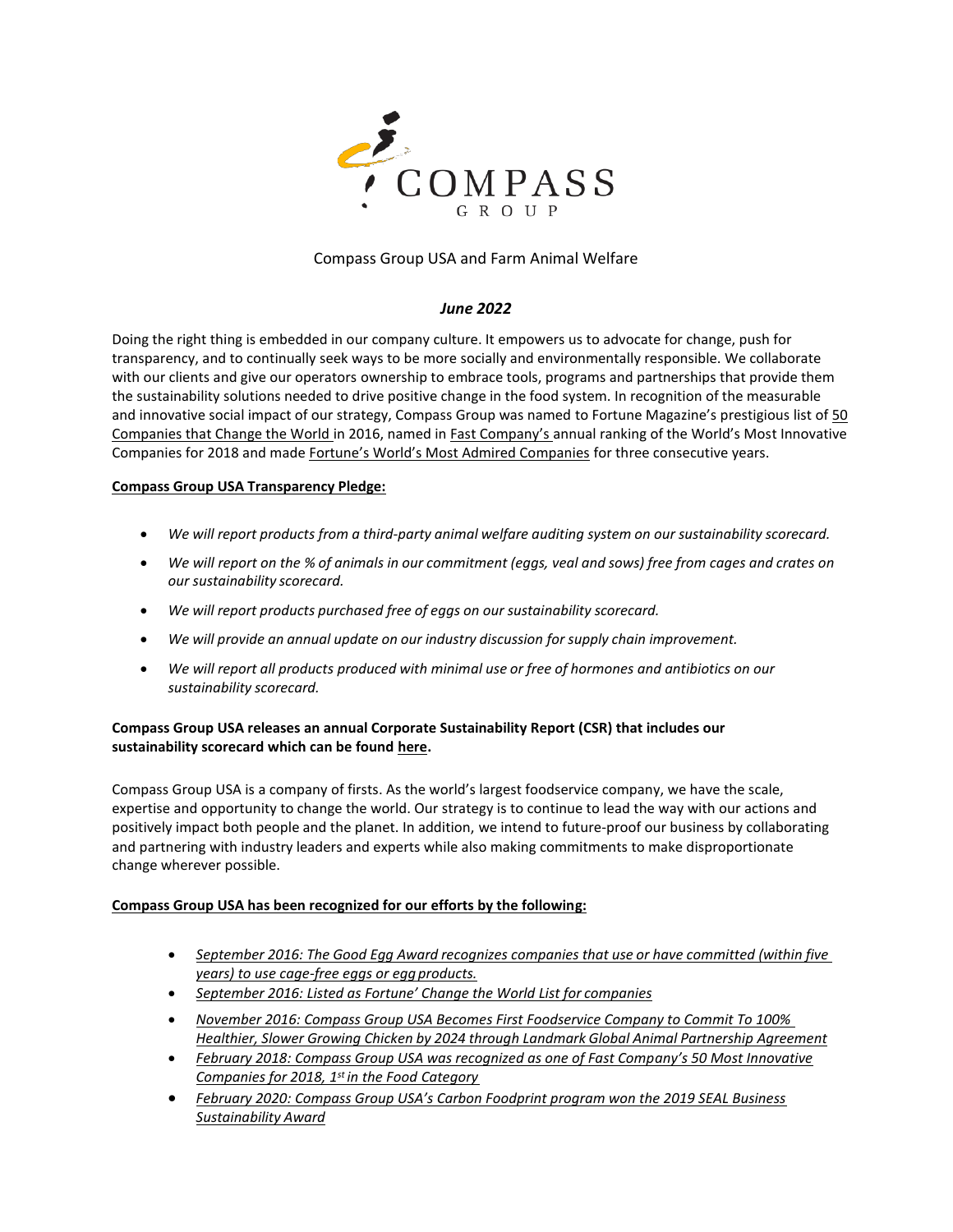## **Animal Welfare**

We source proteins from suppliers that promote the humane welfare of farm animals. Compass Group USA Commitments are based upon the Five Freedoms of Animal Welfare developed by the Farm Animal Welfare Committee of the United Kingdom. They are:

- *1. Freedom from thirst, hunger and malnutrition*
- *2. Freedom from discomfort*
- *3. Freedom from pain, injury and disease*
- *4. Freedom to express normal behavior*
- *5. Freedom from fear and distress*
- *In 2012 Compass Group USA made a commitment to eliminate the use of foie gras on our menus across all our companies.*
- *Since 2012 Bon Appétit only serves ground beef from animals fed a vegetarian diet, never given antibiotics or artificial hormones, and from a third-party certified humane source. Compass Group USA is committed to working with our suppliers to address issues of pain management for castration and the elimination of disbudding.*
- *Bon Appétit eliminated crated veal in 2011. Compass Group USA eliminated the use of veal calves confined in crates in 2017*
- *In 2020, we purchased more than 10 million pounds of Certified Humane Animal Proteins.*
- *As of May 2021, Compass Group USA only purchased Certified Humane Cage-Free eggs.*
- *Compass Group USA and the animal welfare certification program Global Animal Partnership (GAP) announced a historic and unique partnership to transform the welfare of chickens within Compass Group USA's supply chain. This was GAP's first-ever partnership with a foodservice company and will result in improving the lives of approximately 60 million broiler chickens per year. [Global Animal Partnership \(GAP\) Press Release](http://www.compass-usa.com/compass-group-usa-becomes-first-food-service-company-commit-100-healthier-slower-growing-chicken-2024-landmark-global-animal-partnership-agreement/)*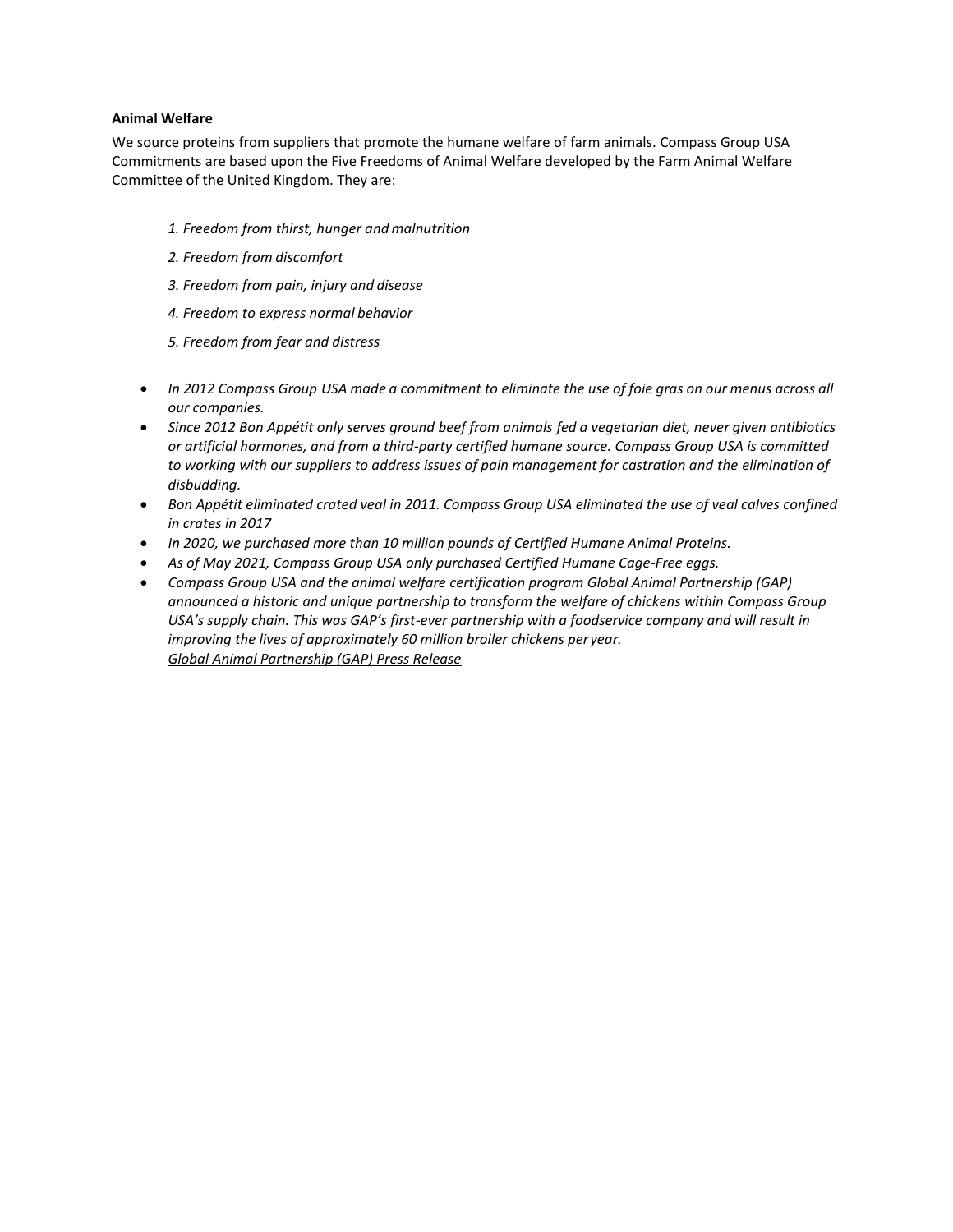## **Cage-free Egg Update**

| Purchases July 2020 - June 2021 |          |
|---------------------------------|----------|
| Cage-free Shell Eggs:           | 94%      |
| Cage-free Liguid Eggs:          | $51\%$ * |

*\*Deviation from our commitment was due to supply chain constraints. Accelerated conversion to Cage-Free liquid eggs began in January 2021 with full conversion completed in May 2021.* 

#### **Certified Humane Update**

In 2015, we introduced our updated sustainability platform that was anchored in transparency and reporting. We sought to create change where we could have the most significant impact. In our ongoing effort to positively impact our food system, we set a goal to double the volume of animal proteins from ranches and farms whose practices have been certified by Humane Farm Animal Care (HFAC)'s Certified Humane program by 2020. This certification ensures a higher level of welfare for the animals. Through close relationships with our suppliers and the dedication of our talented chefs, we increased our purchases from 1.3 million pounds to over 16 million pounds by early 2020. We are incredibly proud of this achievement and are excited to continue our progress.

#### **Gestation Crate Free Pork Update**

Compass Group has pledged to eliminate all pork that comes from animals bred using gestation crates in its U.S. supply chain. While we haven't yet met our target, we're working diligently to increase the percentage of pork we source from higher welfare group housed operations (where pigs spend the majority of each pregnancy outside of gestation crates). Right now, we're proud that 100% of our contracted bacon is from group housed pork, which represents one-third of our total pork procurement.

Understanding the unanticipated challenges farmers and producers have faced over the past few years, we are also working closely with our suppliers to create an action plan and make further progress to reach our original commitment. We're confident we'll get there and look forward to providing more updates soon.

#### **Broiler Chicken Update**

We are continuing our efforts towards transitioning to more humanely raised broiler chickens which includes engaging our suppliers as well as participating in cross industry working groups.

## **Reduced Antibiotics**

We source foods that are produced with minimal use of - or free from - chemicals and antibiotics, including milk, yogurt, and poultry. Since 2010, Compass Group USA has had a commitment regarding the elimination of the recombinant bovine growth hormone (rBGH) from all liquid dairy products and yogurt.